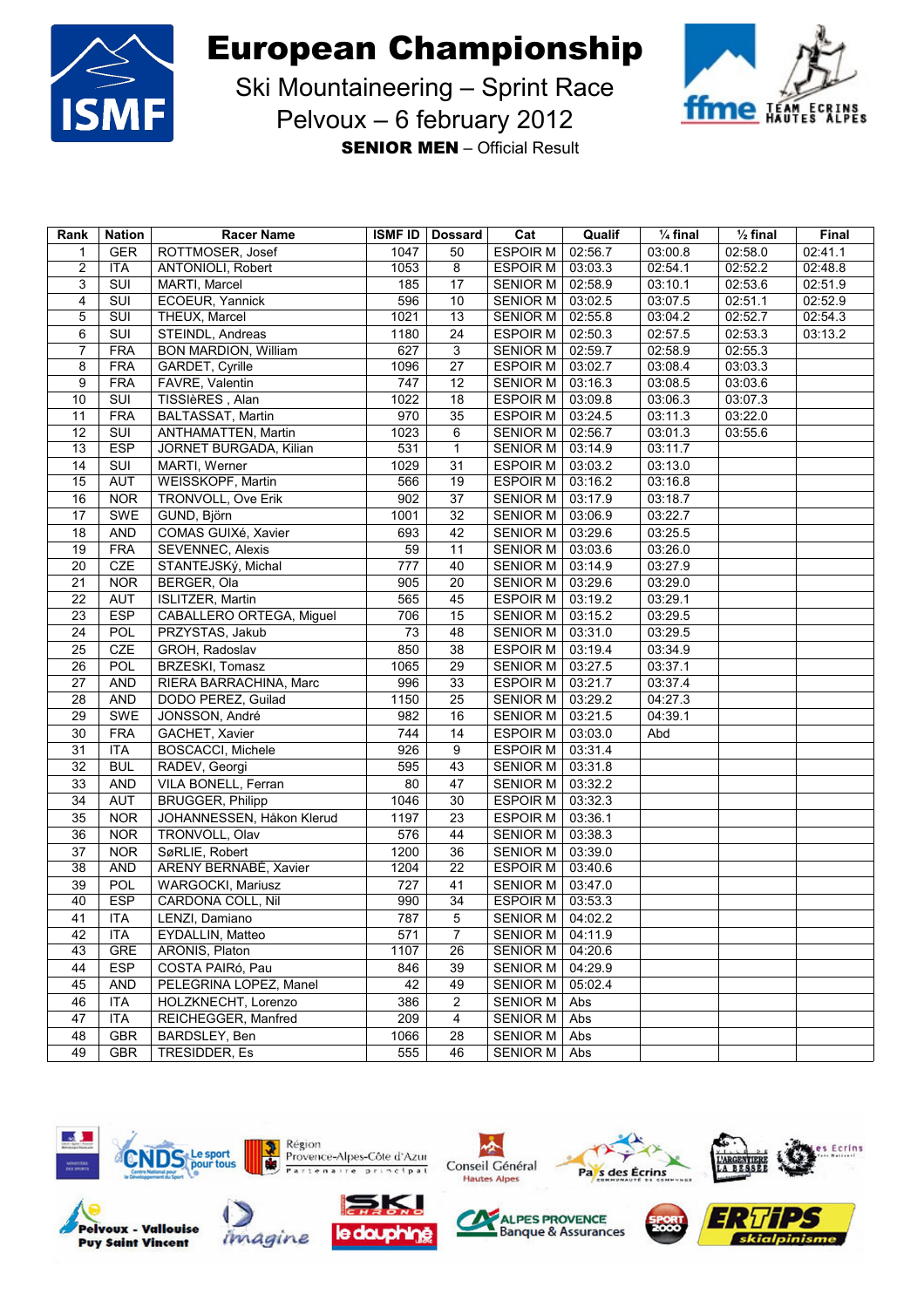



Ski Mountaineering – Sprint Race Pelvoux – 6 february 2012

**SENIOR WOMEN** – Official Result

| Rank           | <b>Nation</b> | <b>Racer Name</b>     | <b>ISMF ID</b> | <b>Dossard</b> | Cat             | Qualif  | $\frac{1}{2}$ final | <b>Final</b> |
|----------------|---------------|-----------------------|----------------|----------------|-----------------|---------|---------------------|--------------|
|                | SUI           | RICHARD, Mireille     | 719            | 93             | <b>ESPOIRF</b>  | 03:05.7 | 03:01.8             | 02:57.4      |
| $\overline{2}$ | SUI           | PONT COMBE, Séverine  | 715            | 99             | <b>SENIOR F</b> | 03:23.1 | 03:03.5             | 02:59.3      |
| 3              | <b>POL</b>    | FIGURA, Anna          | 25             | 104            | <b>ESPOIRF</b>  | 03:14.8 | 03:05.4             | 03:05.0      |
| 4              | <b>AUT</b>    | ESSL, Michaela        | 1130           | 98             | <b>SENIOR F</b> | 03:20.4 | 03:16.3             | 03:09.0      |
| 5              | <b>AUT</b>    | SWIDRAK, Veronika     | 1100           | 100            | <b>SENIOR F</b> | 03:13.0 | 03:14.1             | 03:17.8      |
| 6              | <b>ITA</b>    | NICOLINI, ELENA       | 1179           | 97             | <b>SENIOR F</b> | 03:07.2 | 03:19.6             | 03:41.2      |
| 7              | <b>FRA</b>    | FAVRE, Emilie         | 928            | 106            | <b>ESPOIRF</b>  | 03:08.4 | 03:18.7             |              |
| 8              | <b>FRA</b>    | MANEGLIA, Marion      | 1205           | 110            | <b>SENIOR F</b> | 03:23.5 | 03:23.7             |              |
| 9              | <b>ESP</b>    | JORNET BURGADA, Naila | 737            | 107            | <b>ESPOIRF</b>  | 03:26.7 | 03:25.5             |              |
| 10             | <b>ITA</b>    | VALMASSOI, Martina    | 1042           | 94             | <b>ESPOIRF</b>  | 03:21.5 | 03:25.6             |              |
| 11             | <b>ESP</b>    | ARRó RIBOT, Gemma     | 847            | 101            | <b>SENIOR F</b> | 03:27.7 | 03:30.2             |              |
| 12             | <b>ESP</b>    | MIRó VARELA, Mireia   | 868            | 90             | <b>SENIOR F</b> | 03:19.1 | 04:12.8             |              |
| 13             | <b>ESP</b>    | RIBA CARLOS, MARTA    | 612            | 95             | <b>SENIOR F</b> | 03:28.4 |                     |              |
| 14             | POL           | WAJDA, Julia          | 937            | 102            | <b>ESPOIRF</b>  | 03:30.6 |                     |              |
| 15             | <b>ITA</b>    | COMPAGNONI, ELISA     | 1174           | 96             | <b>ESPOIRF</b>  | 03:35.0 |                     |              |
| 16             | <b>POL</b>    | TYBOR, Anna           | 40             | 113            | <b>ESPOIRF</b>  | 03:35.1 |                     |              |
| 17             | <b>NOR</b>    | HAUKøY, Malene        | 119            | 112            | <b>ESPOIRF</b>  | 03:38.1 |                     |              |
| 18             | <b>ESP</b>    | FARGUES GIMENO, Maria | 1203           | 109            | <b>SENIOR F</b> | 03:51.7 |                     |              |
| 19             | <b>POL</b>    | TASZ, Klaudia         | 1040           | 105            | <b>SENIOR F</b> | 03:53.3 |                     |              |
| 20             | <b>FRA</b>    | ROUX, Laetitia        | 819            | 91             | <b>SENIOR F</b> | 04:05.8 |                     |              |
| 21             | <b>BUL</b>    | MIHAYLOVA, Ivona      | 987            | 108            | <b>SENIOR F</b> | 04:14.4 |                     |              |
| 22             | <b>FRA</b>    | DUCREST, Blandine     | 815            | 111            | <b>SENIOR F</b> | 04:27.4 |                     |              |
| 23             | <b>ITA</b>    | CLOS, Corinne         | 105            | 92             | <b>SENIOR F</b> | 04:34.1 |                     |              |
| 24             | <b>SUI</b>    | KREUZER, Victoria     | 546            | 103            | <b>ESPOIRF</b>  | Abd     |                     |              |



imagine

**Puy Saint Vincent**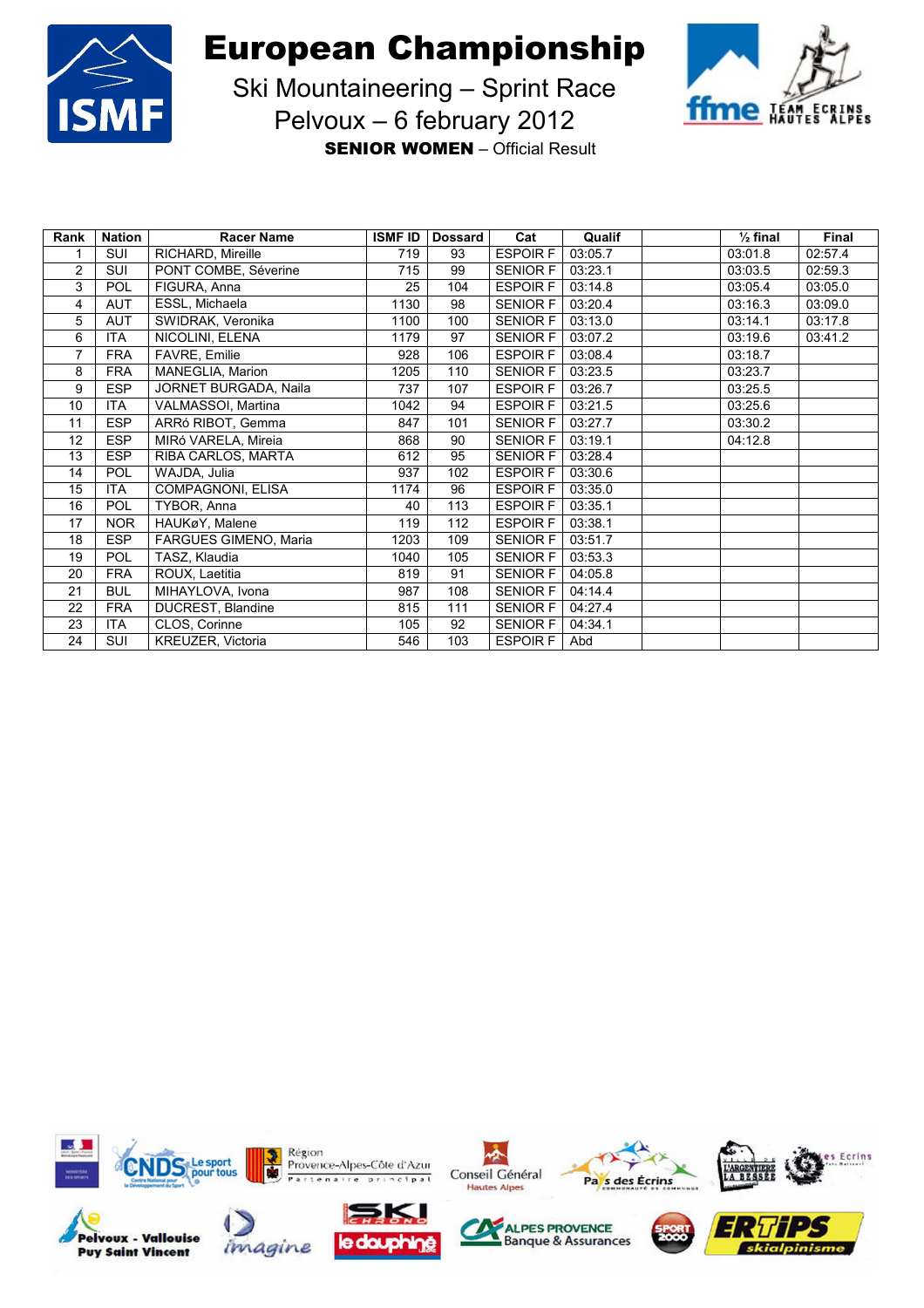



Ski Mountaineering – Sprint Race Pelvoux – 6 february 2012

**ESPOIR MEN** – Official Result

| Rank | <b>Nation</b> | <b>Racer Name</b>         | <b>ISMF ID</b> | <b>Dossard</b> | Cat             | Qualif  | $\frac{1}{4}$ final | $\frac{1}{2}$ final | <b>Final</b> |
|------|---------------|---------------------------|----------------|----------------|-----------------|---------|---------------------|---------------------|--------------|
|      | <b>GER</b>    | ROTTMOSER, Josef          | 1047           | 50             | <b>ESPOIR M</b> | 02:56.7 | 03:00.8             | 02:58.0             | 02:41.1      |
| 2    | <b>ITA</b>    | ANTONIOLI, Robert         | 1053           | 8              | <b>ESPOIR M</b> | 03:03.3 | 02:54.1             | 02:52.2             | 02:48.8      |
| 3    | <b>SUI</b>    | STEINDL, Andreas          | 1180           | 24             | <b>ESPOIR M</b> | 02:50.3 | 02:57.5             | 02:53.3             | 03:13.2      |
| 4    | <b>FRA</b>    | GARDET, Cyrille           | 1096           | 27             | <b>ESPOIR M</b> | 03:02.7 | 03:08.4             | 03:03.3             |              |
| 5    | <b>SUI</b>    | TISSIèRES, Alan           | 1022           | 18             | <b>ESPOIR M</b> | 03:09.8 | 03:06.3             | 03:07.3             |              |
| 6    | <b>FRA</b>    | <b>BALTASSAT, Martin</b>  | 970            | 35             | <b>ESPOIR M</b> | 03:24.5 | 03:11.3             | 03:22.0             |              |
| 7    | <b>SUI</b>    | MARTI, Werner             | 1029           | 31             | <b>ESPOIR M</b> | 03:03.2 | 03:13.0             |                     |              |
| 8    | <b>AUT</b>    | WEISSKOPF, Martin         | 566            | 19             | <b>ESPOIR M</b> | 03:16.2 | 03:16.8             |                     |              |
| 9    | <b>AUT</b>    | <b>ISLITZER, Martin</b>   | 565            | 45             | <b>ESPOIR M</b> | 03:19.2 | 03:29.1             |                     |              |
| 10   | <b>CZE</b>    | <b>GROH. Radoslav</b>     | 850            | 38             | <b>ESPOIR M</b> | 03:19.4 | 03:34.9             |                     |              |
| 11   | <b>AND</b>    | RIERA BARRACHINA, Marc    | 996            | 33             | <b>ESPOIR M</b> | 03:21.7 | 03:37.4             |                     |              |
| 12   | <b>FRA</b>    | GACHET, Xavier            | 744            | 14             | <b>ESPOIR M</b> | 03:03.0 | Abd                 |                     |              |
| 13   | <b>ITA</b>    | <b>BOSCACCI, Michele</b>  | 926            | 9              | <b>ESPOIR M</b> | 03:31.4 |                     |                     |              |
| 14   | <b>AUT</b>    | <b>BRUGGER, Philipp</b>   | 1046           | 30             | <b>ESPOIR M</b> | 03:32.3 |                     |                     |              |
| 15   | <b>NOR</b>    | JOHANNESSEN, Håkon Klerud | 1197           | 23             | <b>ESPOIR M</b> | 03:36.1 |                     |                     |              |
| 16   | <b>AND</b>    | ARENY BERNABÉ, Xavier     | 1204           | 22             | <b>ESPOIR M</b> | 03:40.6 |                     |                     |              |
| 17   | <b>ESP</b>    | CARDONA COLL, Nil         | 990            | 34             | <b>ESPOIR M</b> | 03:53.3 |                     |                     |              |

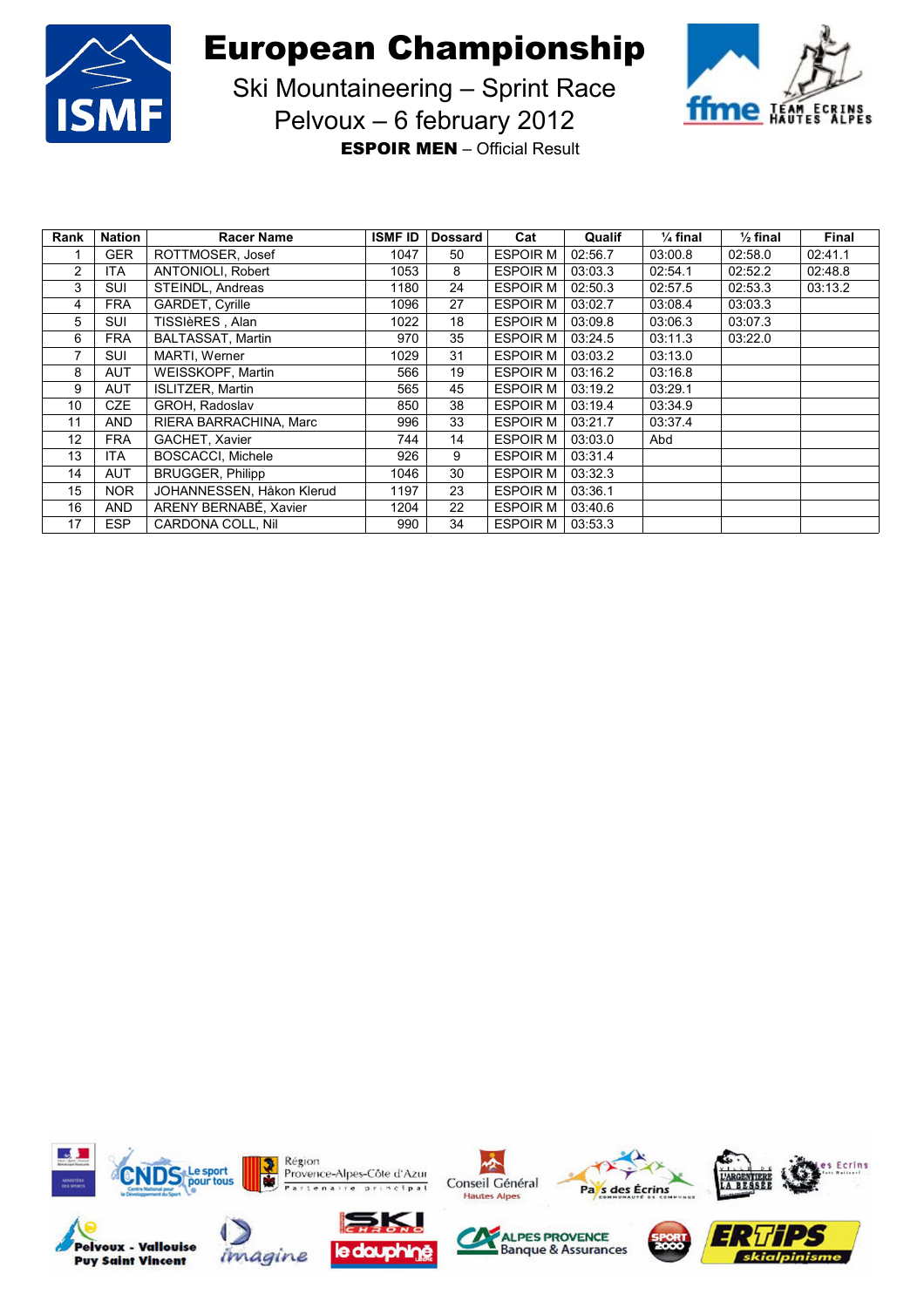

**Puy Saint Vincent** 

European Championship



Ski Mountaineering – Sprint Race Pelvoux – 6 february 2012

**ESPOIR WOMEN** – Official Result

| Rank | <b>Nation</b> | <b>Racer Name</b>     | <b>ISMF ID</b> | <b>Dossard</b> | Cat             | Qualif  | $\frac{1}{2}$ final | Final   |
|------|---------------|-----------------------|----------------|----------------|-----------------|---------|---------------------|---------|
|      | <b>SUI</b>    | RICHARD, Mireille     | 719            | 93             | <b>ESPOIR F</b> | 03:05.7 | 03:01.8             | 02:57.4 |
| 2    | <b>POL</b>    | FIGURA, Anna          | 25             | 104            | <b>ESPOIR F</b> | 03:14.8 | 03:05.4             | 03:05.0 |
| 3    | <b>FRA</b>    | <b>FAVRE, Emilie</b>  | 928            | 106            | <b>ESPOIR F</b> | 03:08.4 | 03:18.7             |         |
| 4    | <b>ESP</b>    | JORNET BURGADA, Naila | 737            | 107            | <b>ESPOIR F</b> | 03:26.7 | 03:25.5             |         |
| 5    | <b>ITA</b>    | VALMASSOI, Martina    | 1042           | 94             | <b>ESPOIR F</b> | 03:21.5 | 03:25.6             |         |
| 6    | <b>POL</b>    | WAJDA, Julia          | 937            | 102            | <b>ESPOIR F</b> | 03:30.6 |                     |         |
|      | <b>ITA</b>    | COMPAGNONI, ELISA     | 1174           | 96             | <b>ESPOIR F</b> | 03:35.0 |                     |         |
| 8    | <b>POL</b>    | TYBOR, Anna           | 40             | 113            | <b>ESPOIR F</b> | 03:35.1 |                     |         |
| 9    | <b>NOR</b>    | HAUKøY, Malene        | 119            | 112            | <b>ESPOIR F</b> | 03:38.1 |                     |         |
| 10   | <b>SUI</b>    | KREUZER, Victoria     | 546            | 103            | <b>ESPOIR F</b> | Abd     |                     |         |

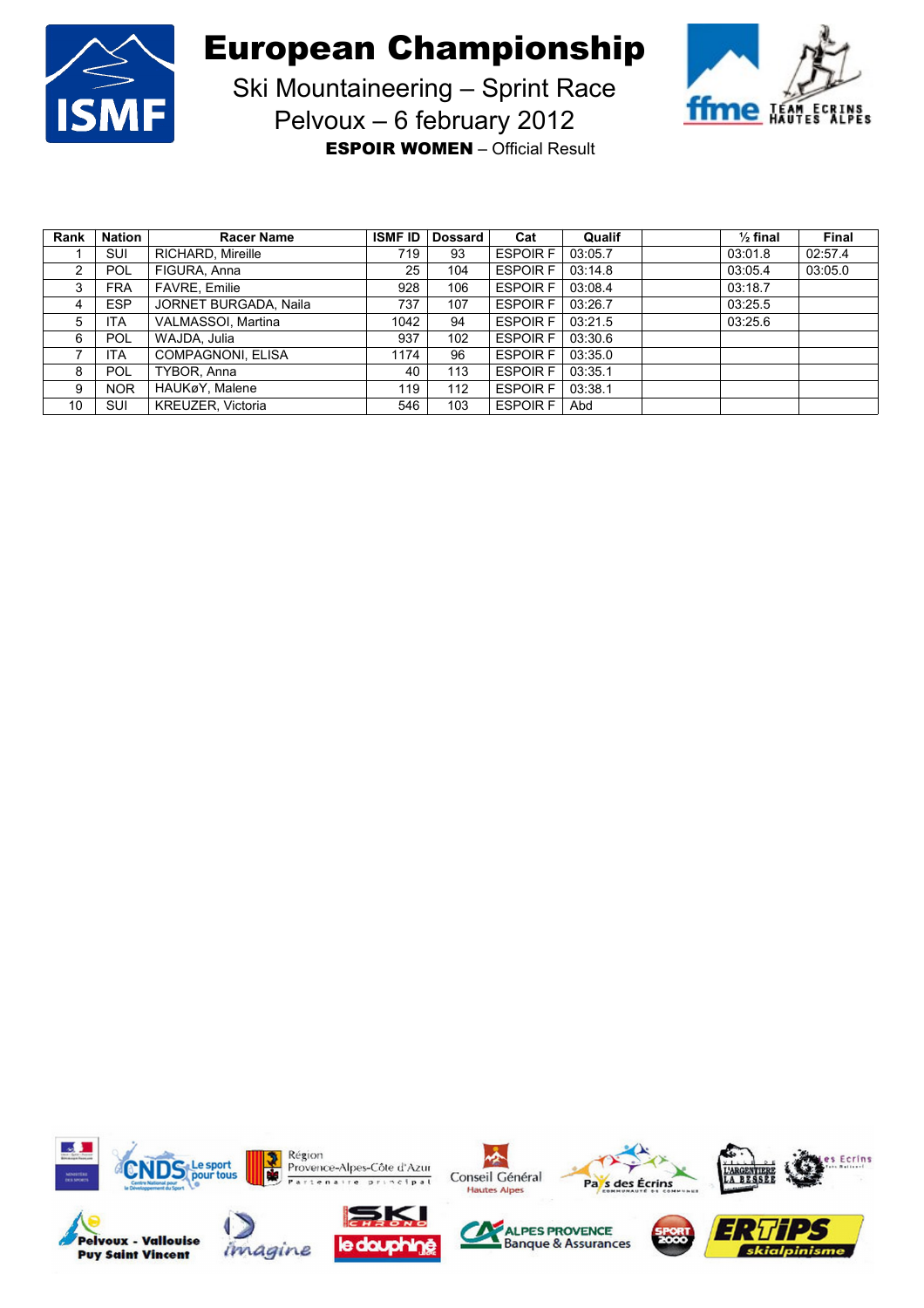



Ski Mountaineering – Sprint Race Pelvoux – 6 february 2012

**JUNIOR MEN** – Official Result

| Rank | <b>Nation</b> | <b>Racer Name</b>       | <b>ISMF ID</b> | <b>Dossard</b> | Cat             | Qualif  | <b>Final</b> |
|------|---------------|-------------------------|----------------|----------------|-----------------|---------|--------------|
|      | <b>FRA</b>    | CERUTTI, Corentin       | 690            | 154            | <b>JUNIOR M</b> | 02:27.3 | 02:28.6      |
| 2    | SUI           | CARRON, Pierre-Elie     | 671            | 144            | <b>JUNIOR M</b> | 02:42.6 | 02:45.5      |
| 3    | <b>FRA</b>    | CORBEX, Emilio          | 611            | 155            | <b>JUNIOR M</b> | 02:38.9 | 02:48.9      |
| 4    | <b>ITA</b>    | MAGUET, NADIR           | 1155           | 142            | <b>JUNIOR M</b> | 02:45.4 | 03:04.1      |
| 5    | <b>ITA</b>    | NICOLINI, Federico      | 168            | 141            | <b>JUNIOR M</b> | 02:44.2 | 03:12.0      |
| 6    | <b>ITA</b>    | STRADELLI, Stefano      | 112            | 143            | <b>JUNIOR M</b> | 02:37.0 | 03:50.0      |
| 7    | SUI           | BRODARD, David          | 550            | 146            | <b>JUNIOR M</b> | 02:45.6 |              |
| 8    | <b>NOR</b>    | HAUKøY. Eirik B.        | 559            | 156            | <b>JUNIOR M</b> | 02:51.1 |              |
| 9    | <b>ITA</b>    | FAIFER, LUCA            | 686            | 140            | <b>JUNIOR M</b> | 02:51.5 |              |
| 10   | <b>FRA</b>    | LOCATELLI, Baptiste     | 697            | 151            | <b>JUNIOR M</b> | 02:52.4 |              |
| 11   | <b>ESP</b>    | SUMOZAS ARRIBAS, Álvaro | 102            | 148            | <b>JUNIOR M</b> | 02:55.1 |              |
| 12   | <b>AND</b>    | PLANELLA BRILLAS, Jaume | 1152           | 150            | <b>JUNIOR M</b> | 02:55.1 |              |
| 13   | SUI           | ARNOLD, Flavio          | 552            | 149            | <b>JUNIOR M</b> | 02:56.8 |              |
| 14   | SUI           | BENDER, Nathan          | 672            | 147            | <b>JUNIOR M</b> | 02:58.9 |              |
| 15   | <b>GER</b>    | <b>UNGER, Corneluis</b> | 1169           | 157            | <b>JUNIOR M</b> | 03:08.5 |              |
| 16   | <b>CZE</b>    | ADáMEK, Petr            | 1113           | 153            | <b>JUNIOR M</b> | 03:15.8 |              |
| 17   | <b>POL</b>    | BARGIEL, Bartlomiej     | 1177           | 152            | <b>JUNIOR M</b> | 03:20.0 |              |
| 18   | <b>ESP</b>    | CARDONA COLL, ORIOL     | 613            | 145            | <b>JUNIOR M</b> | 03:26.5 |              |
| 19   | <b>GER</b>    | PALZER, Anton           | 1129           | 158            | <b>JUNIOR M</b> | 03:56.1 |              |











办





Ecrins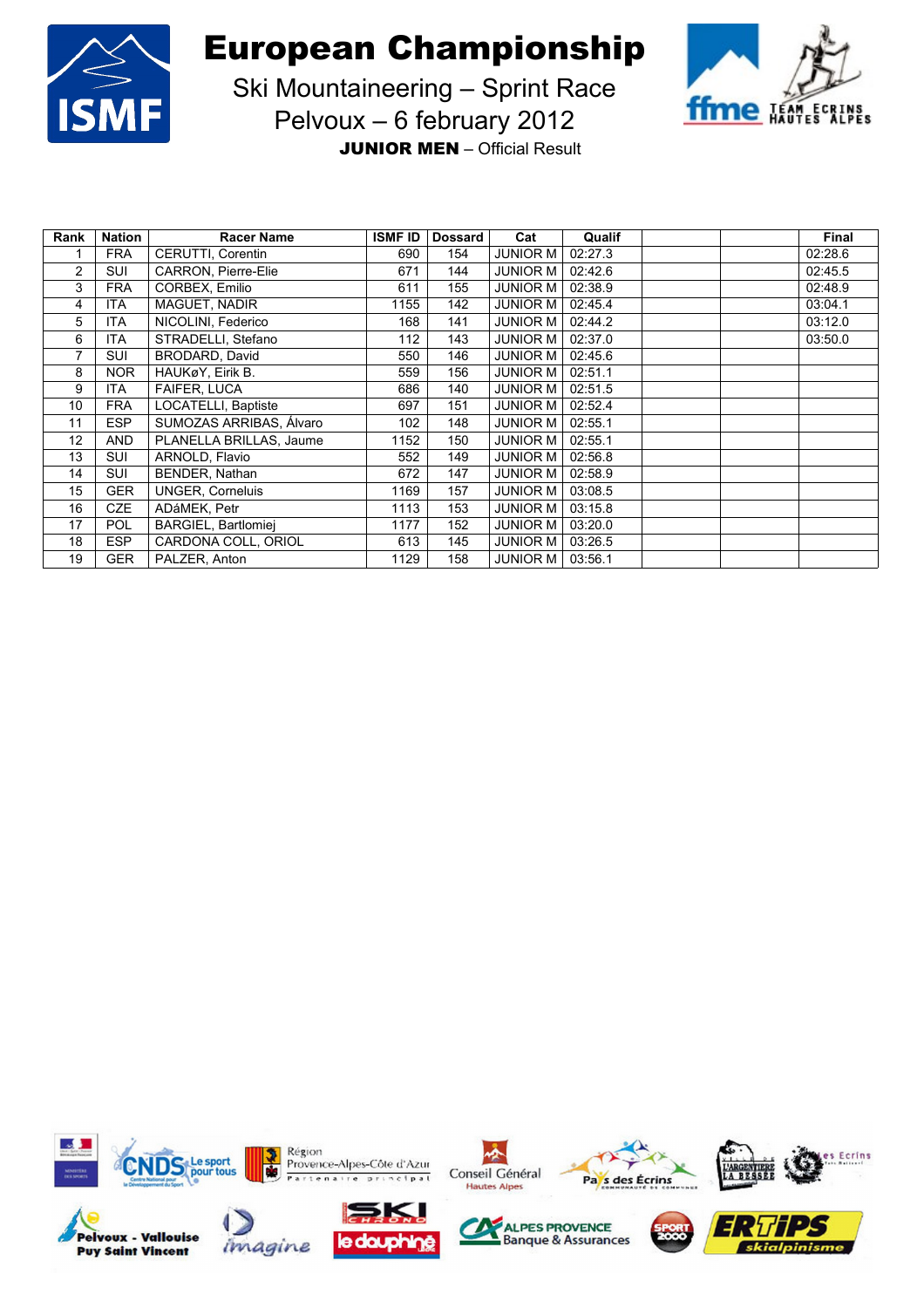



Ski Mountaineering – Sprint Race Pelvoux – 6 february 2012

**JUNIOR WOMEN** – Official Result

| Rank              | <b>Nation</b> | <b>Racer Name</b>           | <b>ISMF ID</b> | <b>Dossard</b> | Cat             | Qualif  |  | <b>Final</b> |
|-------------------|---------------|-----------------------------|----------------|----------------|-----------------|---------|--|--------------|
|                   | <b>FRA</b>    | MOLLARET, Axelle            | 606            | 181            | <b>JUNIOR F</b> | 03:19.1 |  | 03:13.6      |
| 2                 | <b>ITA</b>    | CAZZANELLI, Alessandra      | 28             | 172            | <b>JUNIOR F</b> | 03:25.1 |  | 03:15.2      |
| 3                 | <b>ESP</b>    | <b>GARCIA FARRES, MARTA</b> | 633            | 171            | <b>JUNIOR F</b> | 03:30.7 |  | 03:15.8      |
| 4                 | <b>SUI</b>    | FIECHTER, Jennifer          | 1082           | 170            | <b>JUNIOR F</b> | 03:24.3 |  | 03:20.7      |
| 5                 | <b>AND</b>    | <b>BELLéS NAUDI. Inka</b>   | 594            | 173            | <b>JUNIOR F</b> | 03:24.4 |  | 03:33.1      |
| 6                 | <b>FRA</b>    | CANDELA, Salomé             | 668            | 179            | <b>JUNIOR F</b> | 03:28.5 |  | 03:34.8      |
| 7                 | <b>CZE</b>    | VOLFOVá, Petra              | 79             | 182            | <b>JUNIOR F</b> | 03:33.3 |  |              |
| 8                 | <b>FRA</b>    | BONNEFOI, Mathilde          | 664            | 180            | <b>JUNIOR F</b> | 03:39.2 |  |              |
| 9                 | <b>ITA</b>    | DE LORENZI, ELISA           | 1214           | 177            | <b>JUNIOR F</b> | 03:40.9 |  |              |
| 10                | <b>SUI</b>    | FARQUET, Justine            | 708            | 174            | <b>JUNIOR F</b> | 03:59.9 |  |              |
| 11                | <b>AND</b>    | COMA CASELLAS, Laia         | 600            | 175            | <b>JUNIOR F</b> | 04:00.9 |  |              |
| $12 \overline{ }$ | <b>POL</b>    | MYSLINSKA, Maria            | 1193           | 176            | <b>JUNIOR F</b> | 04:08.5 |  |              |
| 13                | <b>GRE</b>    | <b>BIKA, Dimitra</b>        | 1201           | 178            | <b>JUNIOR F</b> | 04:23.6 |  |              |

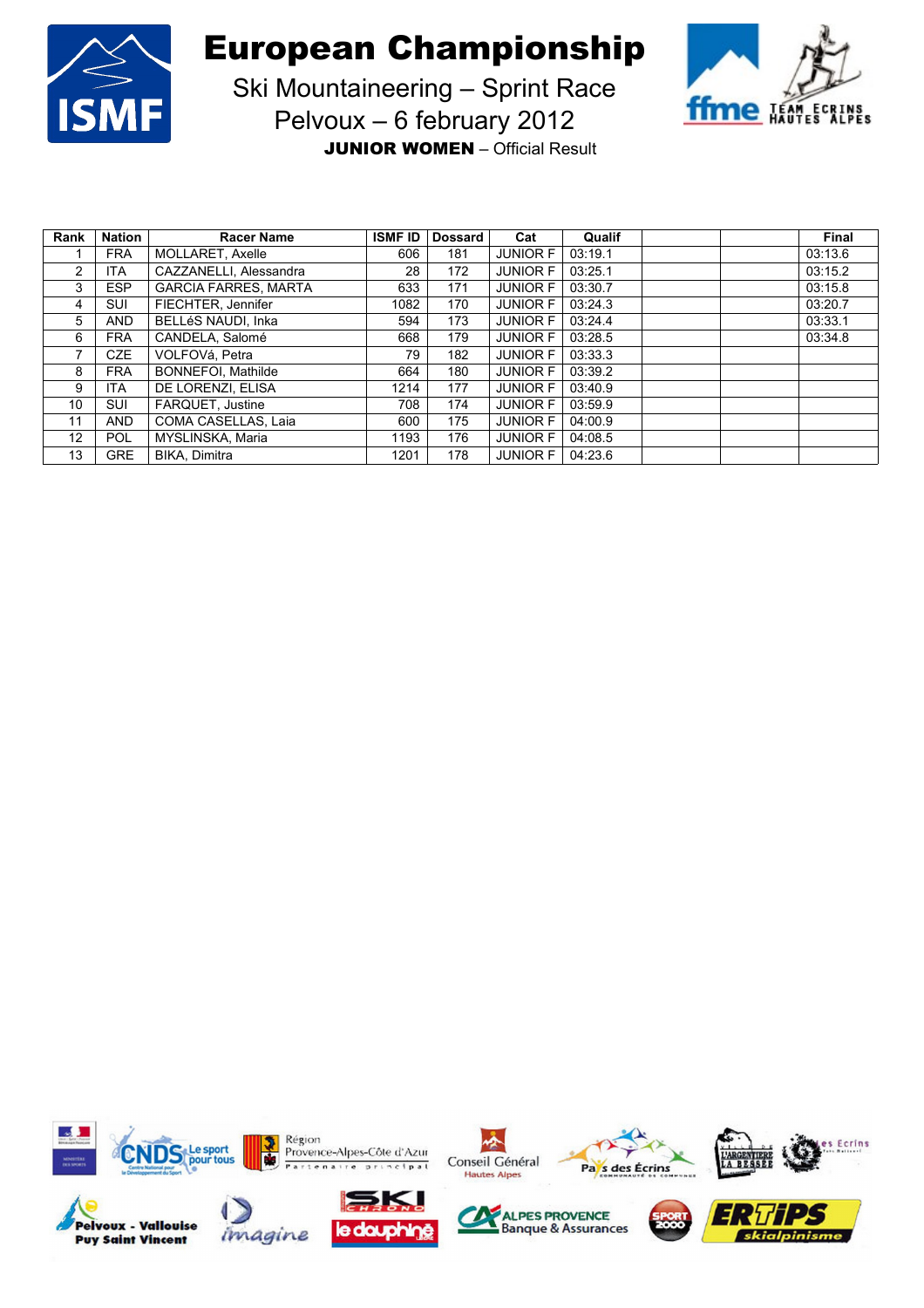



Ski Mountaineering – Sprint Race Pelvoux – 6 february 2012

**CADET MEN** – Official Result

| Rank              | <b>Nation</b> | <b>Racer Name</b>            | <b>ISMF ID</b> | <b>Dossard</b> | Cat            | Qualif  |  | Final   |
|-------------------|---------------|------------------------------|----------------|----------------|----------------|---------|--|---------|
|                   | <b>FRA</b>    | <b>BUET, Adrien</b>          | 1209           | 210            | <b>CADET M</b> | 02:53.5 |  | 02:44.5 |
| 2                 | <b>SUI</b>    | CORTHAY, Thomas              | 673            | 201            | <b>CADET M</b> | 02:48.8 |  | 02:50.8 |
| 3                 | <b>ESP</b>    | DOMENECH, ALEIX              | 533            | 200            | <b>CADET M</b> | 02:51.1 |  | 02:53.0 |
| 4                 | <b>ITA</b>    | CAMPESTRINI OMAR             | 1216           | 207            | <b>CADET M</b> | 03:00.5 |  | 03:00.3 |
| 5                 | <b>FRA</b>    | MARTIN, Aymeric              | 1211           | 209            | <b>CADET M</b> | 02:53.0 |  | 03:22.7 |
| 6                 | <b>CZE</b>    | SáDLO, Dominik               | 1176           | 202            | <b>CADET M</b> | 02:53.0 |  | 04:21.8 |
| 7                 | <b>NOR</b>    | JOHANNESSEN, Torstein Klerud | 1198           | 211            | <b>CADET M</b> | 03:00.7 |  |         |
| 8                 | <b>AND</b>    | BERTRAN CERVERA, Oriol       | 1153           | 213            | <b>CADET M</b> | 03:03.3 |  |         |
| 9                 | <b>FRA</b>    | CHAVANES, Paul               | 1191           | 205            | <b>CADET M</b> | 03:04.8 |  |         |
| 10 <sup>°</sup>   | <b>ESP</b>    | PICON BRAVO, MANUEL          | 1170           | 203            | <b>CADET M</b> | 03:16.9 |  |         |
| 11                | <b>ITA</b>    | <b>MAGNINI, DAVIDE</b>       | 1186           | 204            | <b>CADET M</b> | 03:27.9 |  |         |
| $12 \overline{ }$ | <b>SUI</b>    | SERRA DI CASSANO. Tassio     | 1187           | 206            | <b>CADET M</b> | 03:29.8 |  |         |
| 13                | <b>ITA</b>    | <b>GRECO, ANDREA</b>         | 1213           | 208            | <b>CADET M</b> | 03:33.3 |  |         |
| 14                | <b>BUL</b>    | TANCHEV . Ivan               | 1194           | 212            | <b>CADET M</b> | 03:43.6 |  |         |